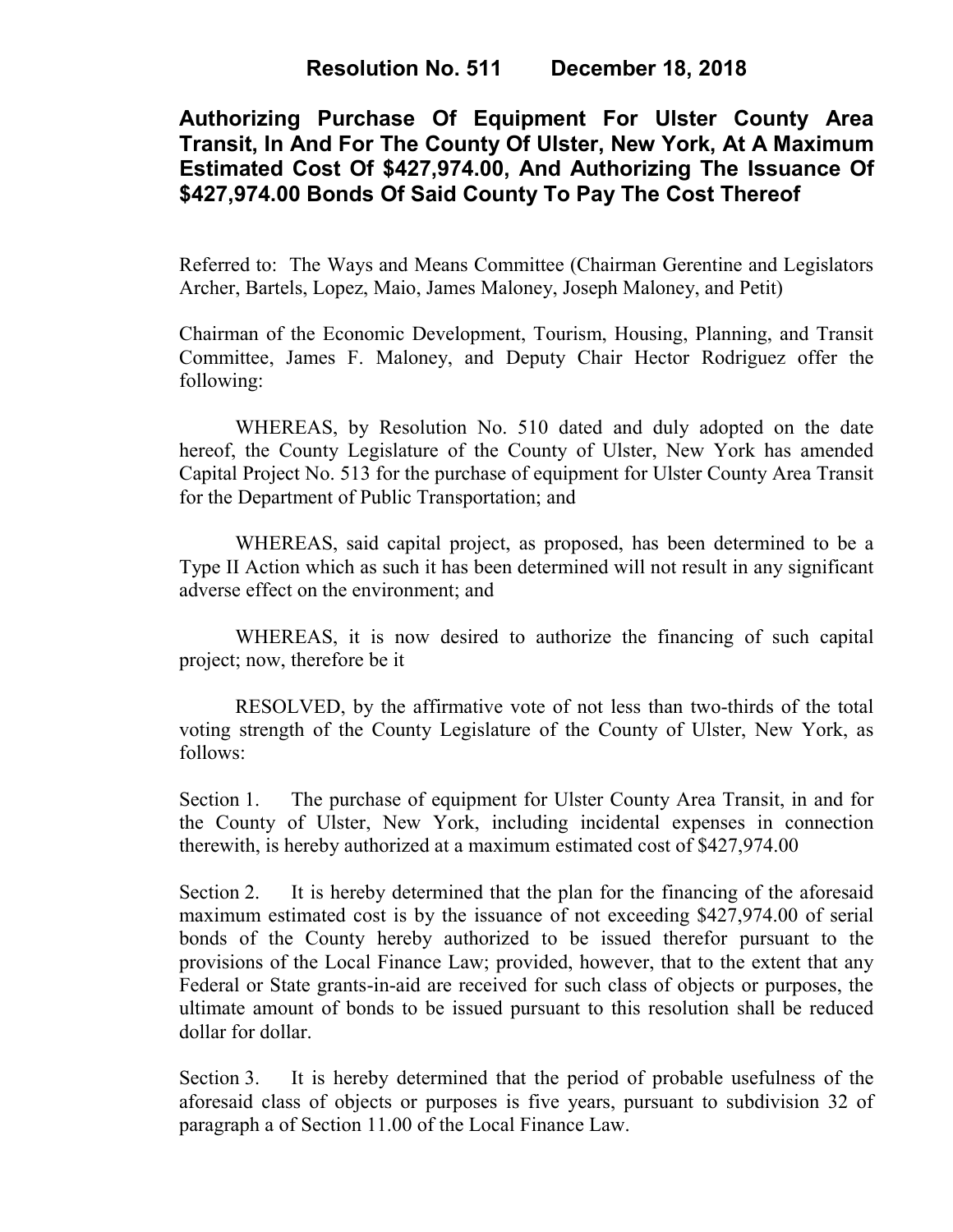#### **- Page 2 -**

### **Resolution No. 511 December 18, 2018**

## **Authorizing Purchase Of Equipment For Ulster County Area Transit, In And For The County Of Ulster, New York, At A Maximum Estimated Cost Of \$427,974.00, And Authorizing The Issuance Of \$427,974.00 Bonds Of Said County To Pay The Cost Thereof**

Section 4. The faith and credit of said County of Ulster, New York, are hereby irrevocable pledged for the payment of the principal of and interest on such bonds as the same respectively become due and payable. An annual appropriation shall be made in each year sufficient to pay the principal of and interest on such bonds becoming due and payable in such year. There shall annually be levied on all the taxable real property of said County, a tax sufficient to pay the principal of and interest on such bonds as the same become due and payable.

Section 5. Subject to the provisions of the Local Finance Law, the power to authorize the issuance of and to sell bond anticipation notes in anticipation of the issuance and sale of the bonds herein authorized, including renewals of such notes, is hereby delegated to the Commissioner of Finance, the chief fiscal officer. Such notes shall be of such terms, form and contents, and shall be sold in such manner, as may be prescribed by said Commissioner of Finance, consistent with the provisions of the Local Finance Law.

Section 6. All other matters except as provided herein relating to the serial bonds herein authorized including the date, denominations, maturities and interest payment dates, within the limitations prescribed herein and the manner of execution of the same, including the consolidation with other issues, and also the ability to issue serial bonds with substantially level or declining annual debt service, shall be determined by the Commissioner of Finance, the chief fiscal officer of such County. Such bonds shall contain substantially the recital of validity clause provided for in Section 52.00 of the Local Finance Law, and shall otherwise be in such form and contain such recitals, in addition to those required by Section 51.00 of the Local Finance Law, as the Commissioner of Finance shall determine consistent with the provisions of the Local Finance Law.

Section 7. The validity of such bonds and bond anticipation notes may be contested only if:

1) Such obligations are authorized for an object or purpose for which said County is not authorized to expend money, or

2) The provisions of law which should be complied with at the date of publication of this resolution are not substantially complied with,

and an action, suit or proceeding contesting such validity is commenced within twenty days after the date of such publication, or

3) Such obligations are authorized in violation of the provisions of the Constitution.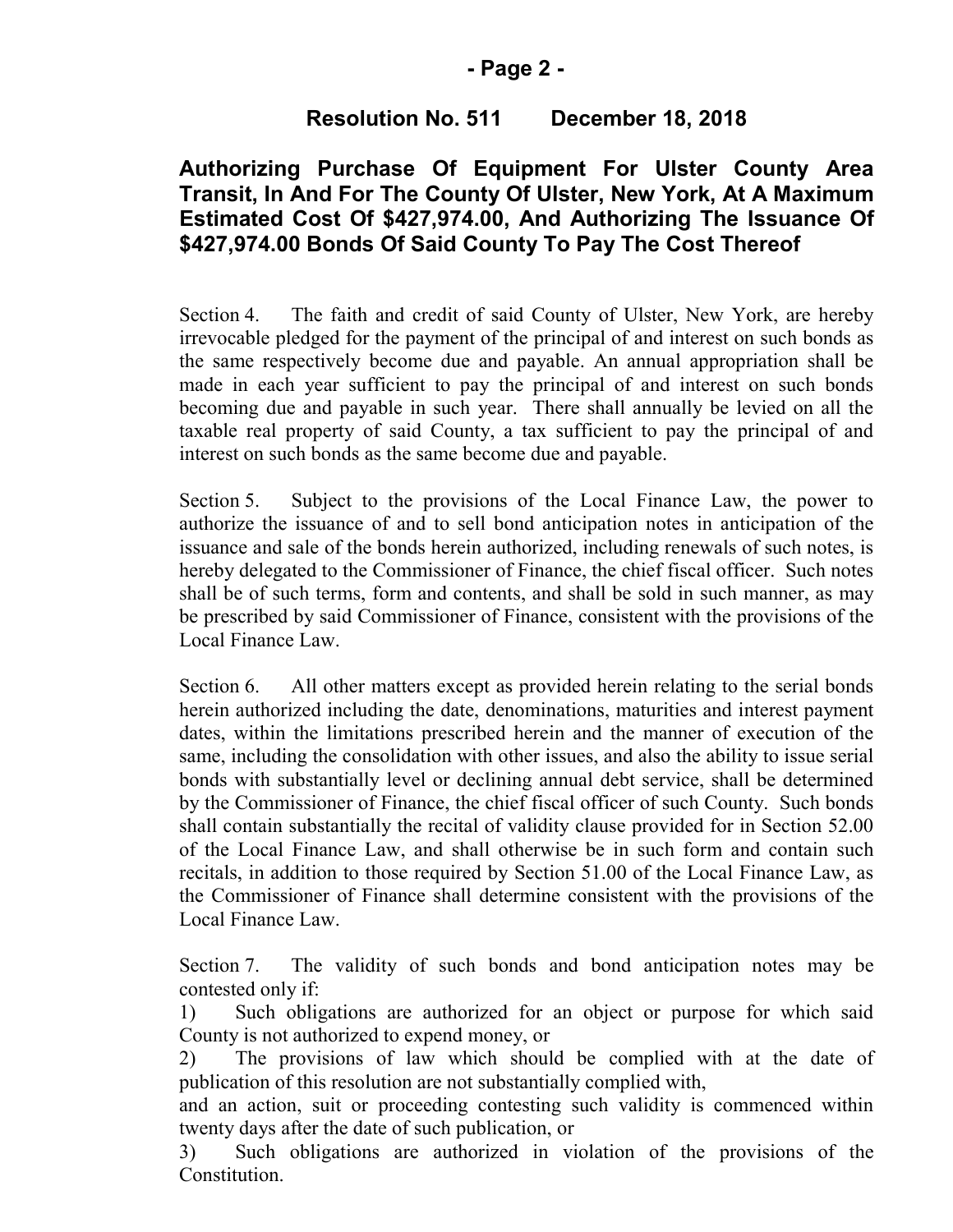#### **- Page 3 -**

### **Resolution No. 511 December 18, 2018**

# **Authorizing Purchase Of Equipment For Ulster County Area Transit, In And For The County Of Ulster, New York, At A Maximum Estimated Cost Of \$427,974.00, And Authorizing The Issuance Of \$427,974.00 Bonds Of Said County To Pay The Cost Thereof**

Section 8. This resolution shall constitute a statement of official intent for purposes of Treasury Regulations Section 1.150 2. Other than as specified in this resolution, no monies are, or are reasonably expected to be, reserved, allocated on a long term basis, or otherwise set aside with respect to the permanent funding of the object or purpose described herein.

Section 9. This resolution, which takes effect immediately, shall be published in summary form in the official newspaper(s) of such County, together with a notice of the Clerk of the County Legislature in substantially the form provided in Section 81.00 of the Local Finance Law,

and move its adoption.

#### ADOPTED BY THE FOLLOWING VOTE:

AYES: 21 NOES: 0 (Absent: Legislators Collins and Maio)

Passed Committee: Ways and Means on December 18, 2018

FINANCIAL IMPACT: \$427,974.00 – ADDITIONAL 2019 CAPITAL APPROPRIATIONS \$427,974.00 – ADDITIONAL COUNTY FUNDS-COUNTY SERIAL BONDS (\$427,974.00 STATE AID REIMBURSEMENT)